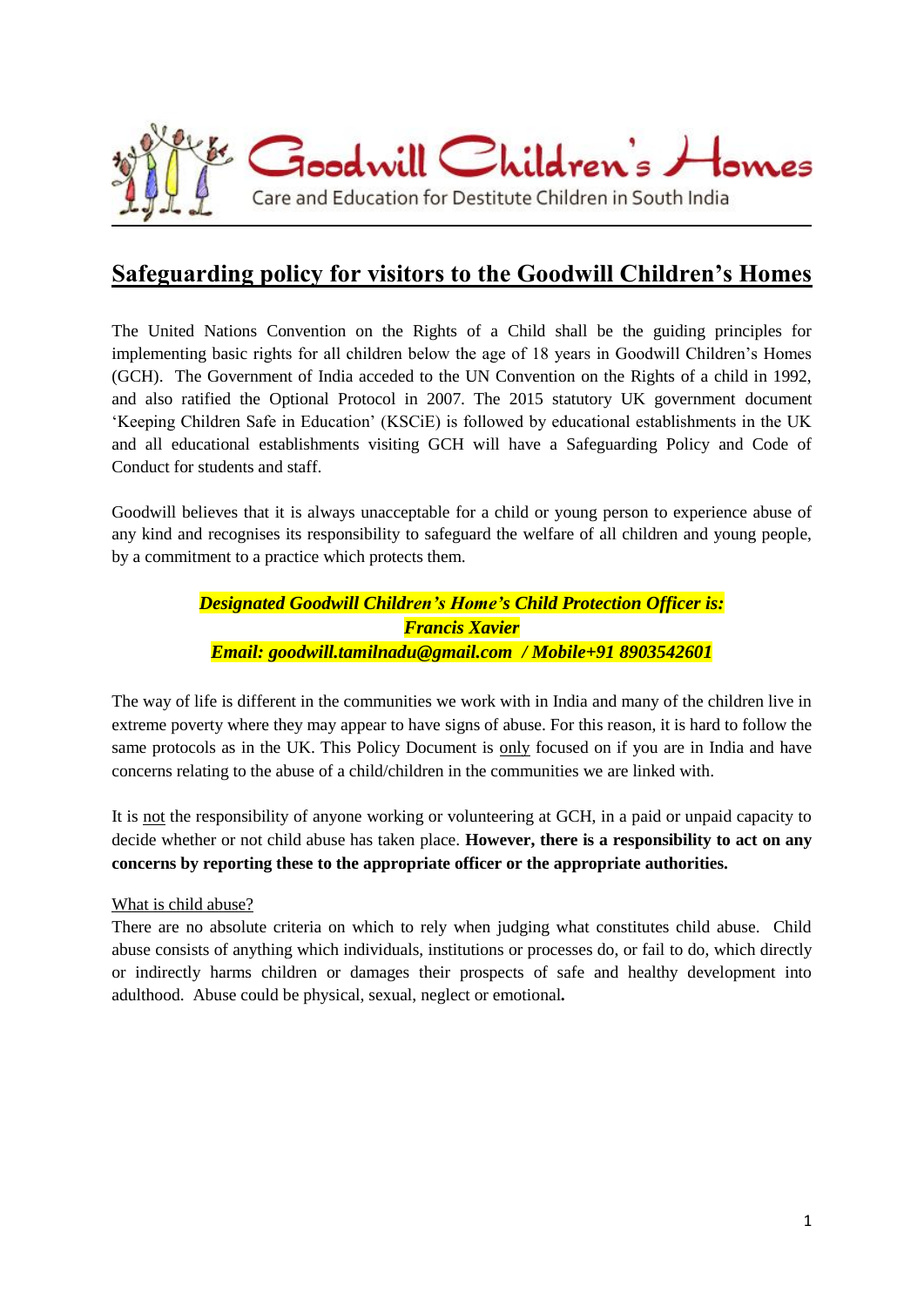# **Goodwill Children's Homes Safeguarding Policy (India)**

GCH have a detailed Safeguarding Policy and each Home has a designated Safeguarding Officer.

# **Child Welfare Officers for GCH India (as of 2018)**

| K. Perumal            | Child Welfare<br>Organiser -<br>Thandigudi Home             | Mobile: 0091-9486230344<br>No landline<br>Email:<br>thandigudigoodwill@gmail.com<br>(Sub: Attn Perumal) | Thandigudi                                           |
|-----------------------|-------------------------------------------------------------|---------------------------------------------------------------------------------------------------------|------------------------------------------------------|
| R.M.Selvam            | Coordinator - Tribal<br><b>Outreach Programme</b><br>(TORP) | Mobile: 0091-9486375580<br>Landline: 0091-04542262360<br>Email: rmselva@gmail.com<br>(Sub: Attn Selvam) | K.C. Patti                                           |
| V. Vimalaranjitham    | Child Welfare<br>Organiser<br><b>PVP Girls Home</b>         | Mobile: 0091-8220945087<br>No landline<br>Email: goodwillpyp@gmail.com<br>(Sub: Attn Vimala)            | Pattiveeranpatti                                     |
| Mr.Balamurugan        | Child Welfare<br>Organiser<br><b>SPT</b> Boys Home          | Mobile: 0091-9047631454<br>Email:<br>goodwillsanarpatti@gmail.com<br>(Sub: Attn Bala)                   | Sanarpatti                                           |
| <b>Francis Xavier</b> | <b>Field Officer</b>                                        | Mobile: +91 8903542601<br>No landline<br>Email:<br>goodwill.tamilnadu@gmail.com<br>(Sub: Attn Francis)  | <b>Goodwill Central</b><br><b>Office</b><br>Dindigul |

Safeguarding issues are reported to the GCH Committee

# *How to respond to allegation, signs or suspicions of abuse within the Goodwill Children's Homes*

GCH (UK) will assure all staff and volunteers that it will fully support and protect anyone, who in good faith reports his or her concern that a colleague, Indian ground staff or International staff volunteer is, or may be, abusing a child or young person.

Procedure:

1. Please ensure the child's safety is paramount.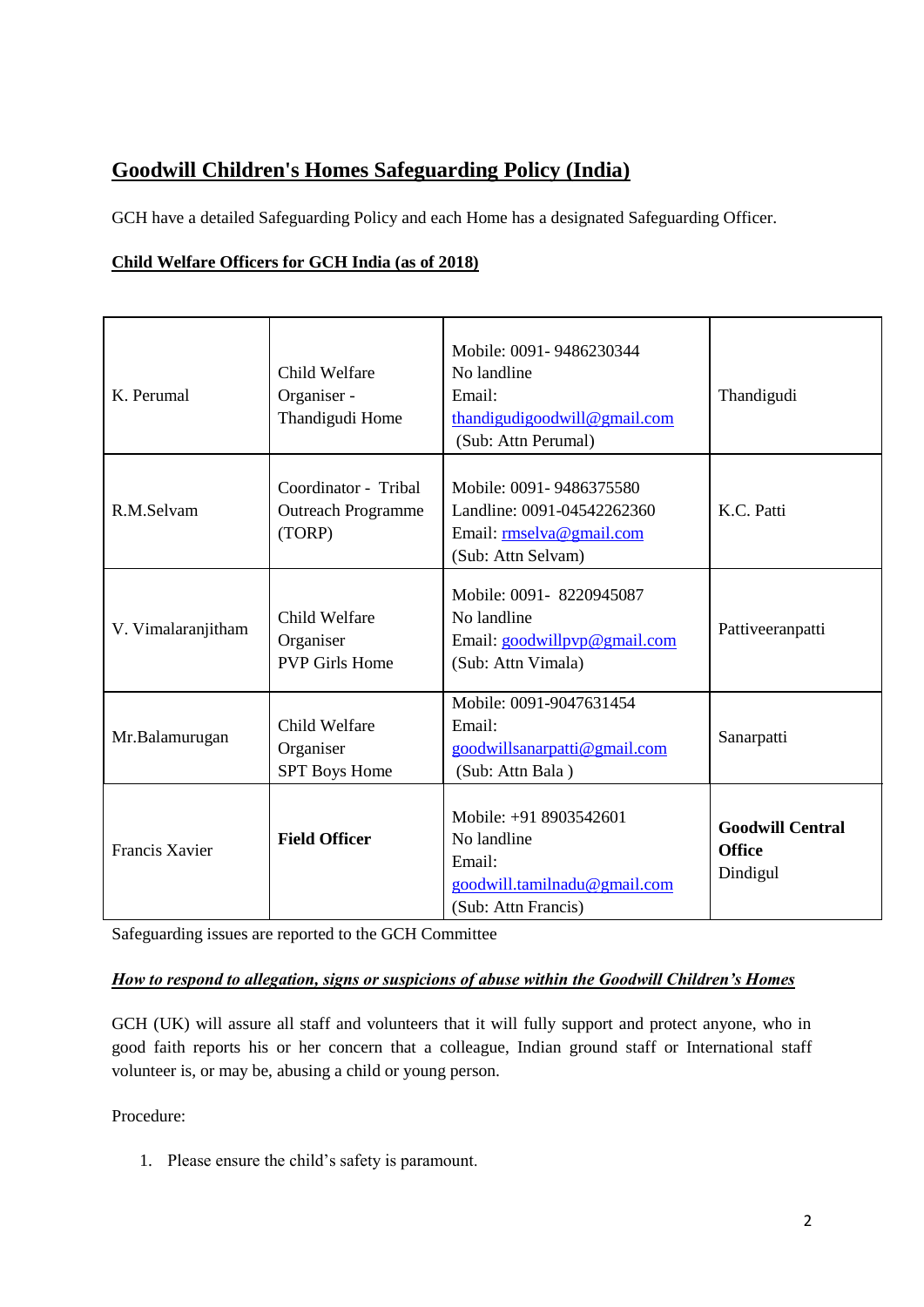- 2. Any suspicion that a child has been abused by either a member of staff, Indian ground staff or international volunteer should be reported to GCH Child Welfare Officer of the Home (see table above). They who will take such steps as considered necessary to ensure the safety of the child in question and any other child who may be at risk.
- *3.* Keep a record of information and type up everything relating to the incident (incl. date and time) and as much detail as possible *Email to President of GCH India or nominated Child Welfare Trustee and copy to UK office.*
- 4. Our UK Chairman, Dr David Neill, will keep you informed of the outcome.
- 5. If GCH Child Protection Officer is not available, the person being told of or discovering the abuse should contact one of the other Child Protection Officers.
- 6. Maintain confidentiality on a **need to know** basis only.
- 7. If the GCH Protection Officer is the subject of the suspicion/allegation, the report must be made to the Indian Committee , President – Dr Nanjapa and the Committee.

Where there is a complaint against a member of staff, other worker or volunteer there may be three types of investigation:

- a criminal investigation
- a child protection investigation
- a disciplinary or misconduct investigation.

The results of the police and child protection investigation may well influence and inform the disciplinary investigation, but all available information will be used to reach a decision

# How to respond to a child telling you about abuse

If you are concerned, or if a child says something to you, it is important to listen and, as difficult as this may be, not to show shock or upset.

- Listen!
- Respond to the child with calmness and kindness, regardless of how you may be feeling in reality.
- Accept how the child feels.
- Allow the child to talk about what has happened as many times as they wish to. Children tend to say things gradually over a period of time. An initial disclosure to you is often a child's way of testing your response and whether it is safe to tell.
- Thank the child for telling you. Remind them that you will help keep them safe.
- Reassure the child that what happened was not okay, that you believe them and that they are not in trouble.
- Accept what the child says
- Don't put words into the child's mouth. Ask general questions only (e.g. tell me about that?)
- Don't pressure the child to continue or ask them for more details than they are ready to give.
- Don't question the child in a way that will introduce new words, phrases, or concepts into their minds.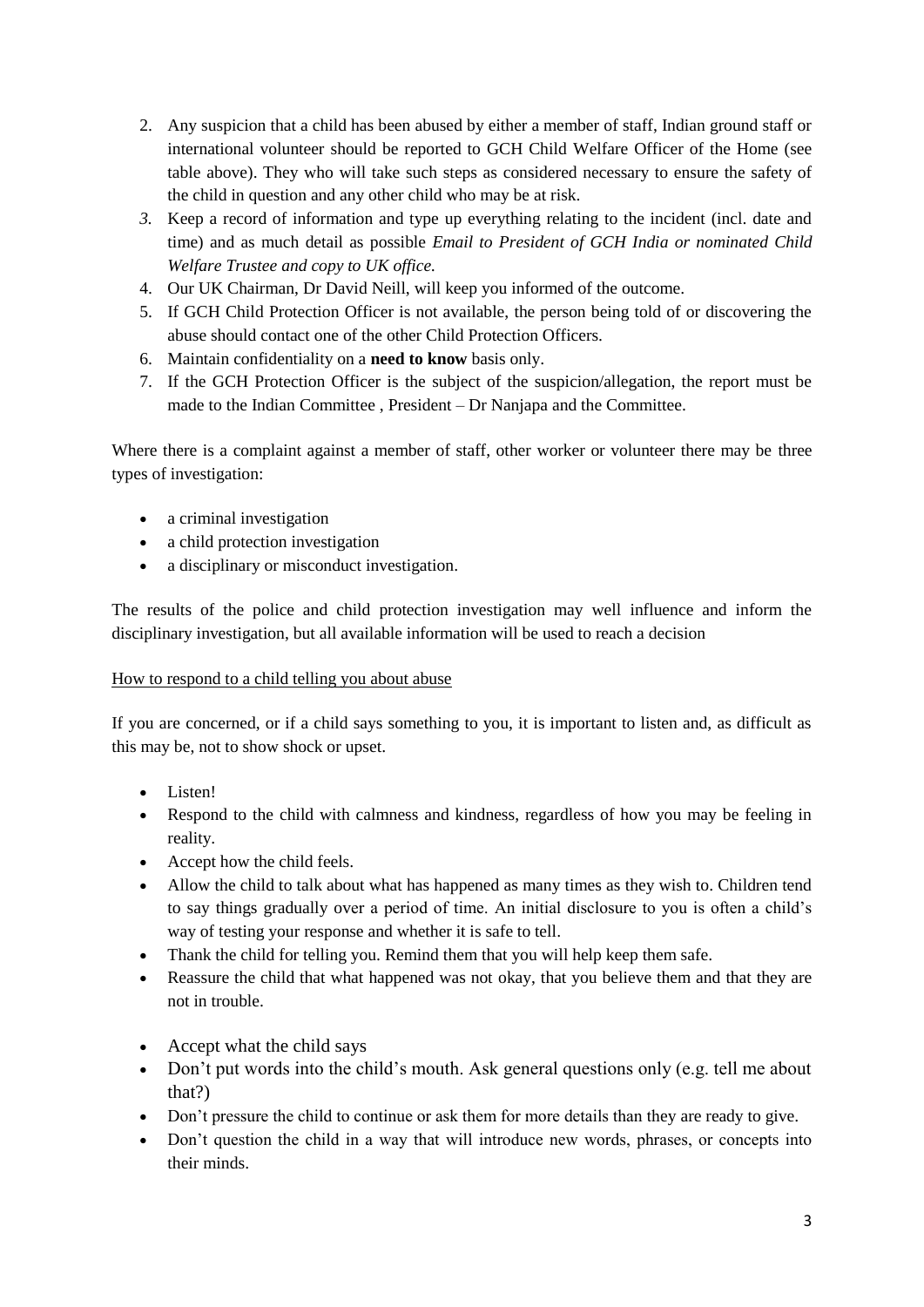- Don't "correct" or influence the child's information (i.e. "why didn't you tell me sooner"; "why did you let him do it?")
- Don't challenge, confront, or criticise the child's information even if the information seems unlikely or there are obvious errors. Remember, children are sometimes unable to give accurate timescales or dates.
- Try to get the message across that talking is OK. If the child does not mention what has happened again, you can make a general reference to what they have said and use this opportunity to reassure him or her that it is OK to talk about it.

#### **Keep a written record**

Accurately write down what the child has told you, what you said, and the date. This may be used as part of your statement or as evidence in court. It also reassures the child that you have heard them, that what they have said is important, and you are taking it seriously.

#### **Talking to others**

- It is important to respect the child's right to privacy while balancing this with the need to discuss their disclosure with others.
- Gently explain to the child that what they have said needs to be shared by you with another trusted adult. Explain that this is the job of adults and it is how they help keep children safe.
- Explain to the child that he or she has done the right thing to tell and that they will may have to tell their story to someone else whose job it is to talk to children about these issues.

#### *Allegations of previous abuse*

Allegations of abuse may be made some time after the event (e.g. by an adult who was abused as a child or by a member of staff who is still currently working with children).

When such an allegation is made, GCH should follow the procedures detailed under *"How to respond to allegations of abuse, signs or suspicions of abuse (page 3)* and report the matter to the social services or police.

This is because other children, either within or outside our work, may be at risk from this person. Anyone who has a previous criminal conviction for offences related to abuse is automatically excluded from working with children. This is reinforced by the details of the Protection of Children Act 1999.

# *Bullying is suspected*

If bullying is suspected, the same procedure should be followed as set out in 'Responding to suspicions or allegations' above.

Action to help the victim and prevent bullying:

- Take all signs of bullying very seriously.
- Encourage all children to speak and share their concerns Help the victim to speak out and tell the person in charge or someone in authority. Create an open environment.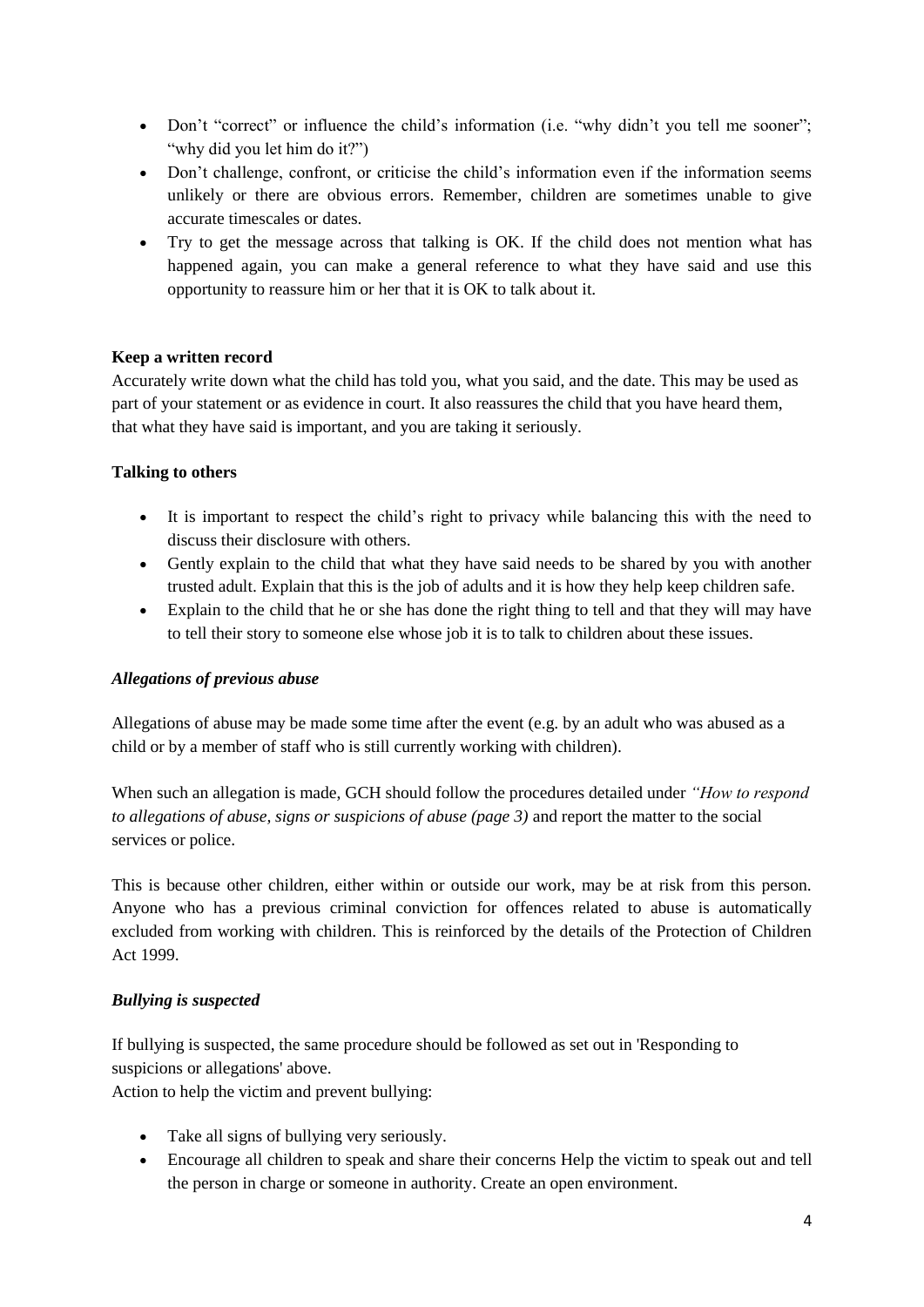- Investigate all allegations and take action to ensure the victim is safe. Speak with the victim and the bully(ies) separately.
- Reassure the victim that you can be trusted and will help them, although you cannot promise to tell no one else.
- Keep records of what is said (what happened, by whom, when).
- Report any concerns to the GCH Child Protection Officer and wherever the bullying is occurring.

### **Next steps**

- Talk with the bully(ies), explain the situation, and try to get the bully (ies) to understand the consequences of their behaviour. Seek an apology to the victim(s).
- Inform the bully's parents or carer if you feel it is appropriate.
- Encourage and support the bully(ies) to change behaviour.
- Hold meetings with the families to report on progress if appropriate.
- Inform all organisation members of action taken.
- Keep a written record of action taken.

# *Guidelines when visiting Goodwill Children's Homes*

The Goodwill policy for Safeguarding Children and Young People must always be followed. All personnel should be encouraged to demonstrate exemplary behaviour in order to promote children's welfare and reduce the likelihood of allegations being made. The following are common sense examples of how to create a positive culture and climate.

# *Incidents that must be reported and recorded*

If any of the following occur, you should report this immediately to the designated GCH Child Protection Officer and record the incident. You should also ensure the house parents or housemothers of the child are informed:

- if you accidentally hurt someone
- if he/she seems distressed in any manner
- if a participant appears to be sexually aroused by your actions
- if a participant misunderstands or misinterprets something you have done.

# *Safer Staff and Volunteers - recruitment, induction, continuous development and supervision*

Keeping children and young people safe is a priority for GCH. To minimise risks and to ensure the safety of children and young people we have implemented current safe recruitment, training and retention arrangements and written safeguarding policies and procedures.

GCH recognises that anyone may have the potential to abuse children in some way and that all reasonable steps are taken to ensure unsuitable people are prevented from working with children. Preselection checks must include the following: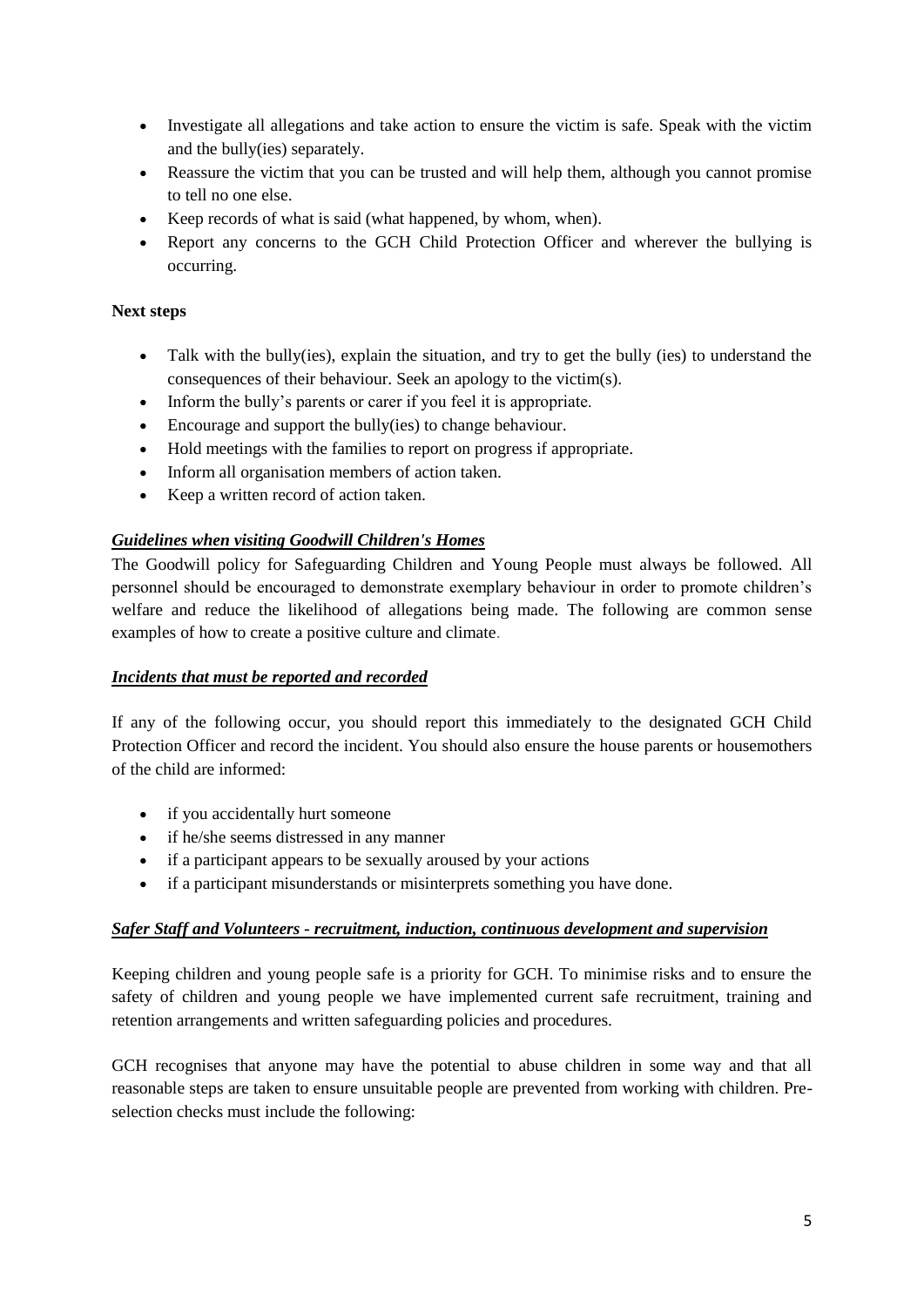- All volunteers/staff should complete an application form or provide us with a CV. The application form/CV will elicit information about an applicant's past and a self-disclosure about any criminal record.
- Consent should be obtained from an applicant to seek information from the Disclosure and Barring Service when undertaking unregulated 'regular' activity with children and young people. If a DBS is not required, GCH will make sure not to leave that person alone with a child or young person.
- Two confidential references, including one regarding previous work with children where possible. These references must be taken up and confirmed through telephone contact and email. For international volunteers email is sufficient.
- Evidence of identity (passport or driving license with photo).
- *All staff and volunteers will receiving an induction/pre-departure workshop/pack involving safeguarding procedures for the organisation and their role in reporting any concerns or where to seek advice.*
- All visiting groups or individuals will receive a **Code of Conduct**. This will be sent and signed that it has been read alongside Personal information including a copy of DBS and/or References.
- Sponsors will be allowed to meet their sponsored child in the presence of a Goodwill employee.
- All policies and procedures will be available from the GCH office on request.

# **Good practice**

Always working in an open environment (e.g.avoiding private or unobserved situations and encouraging open communication with no secrets).

- Treating all young people/vulnerable adults equally, and with respect and dignity.
- Always putting the welfare of each young person first, before winning or achieving goals.
- Maintaining a safe and appropriate physical and personal distance with participants (e.g. it is not appropriate for staff or volunteers to have an intimate relationship with a child or to share a room with them).
- Building balanced relationships based on mutual trust which empowers children to share in the decision-making process.
- Where possible, personal conversations should take place somewhere that is visible to other people, whenever possible; there should be more than one visitor with a Goodwill student.
- Physical contact i.e. Do not be afraid to return a hug initiated by a young person, this is a sign of trust and the young person should not be rejected. Any contact should be appropriate. Patting a child on the head in India is not encouraged as it is regarded as a sacred part of the body by some.
- Do not invade the privacy of young people unnecessarily. You should knock before entering bedrooms and it is advised to enter the accommodation of the same sex only.
- Making all activities, fun, enjoyable and promoting fair play.
- Ensuring that if any form of manual/physical support is required, it should be provided openly and according to guidelines provided by the Group leader.
- Keeping up to date with technical skills, qualifications and insurances.
- Ensuring that if mixed groups are taken away, they should always be accompanied by a male and female member of staff. However, remember that same gender abuse can also occur.